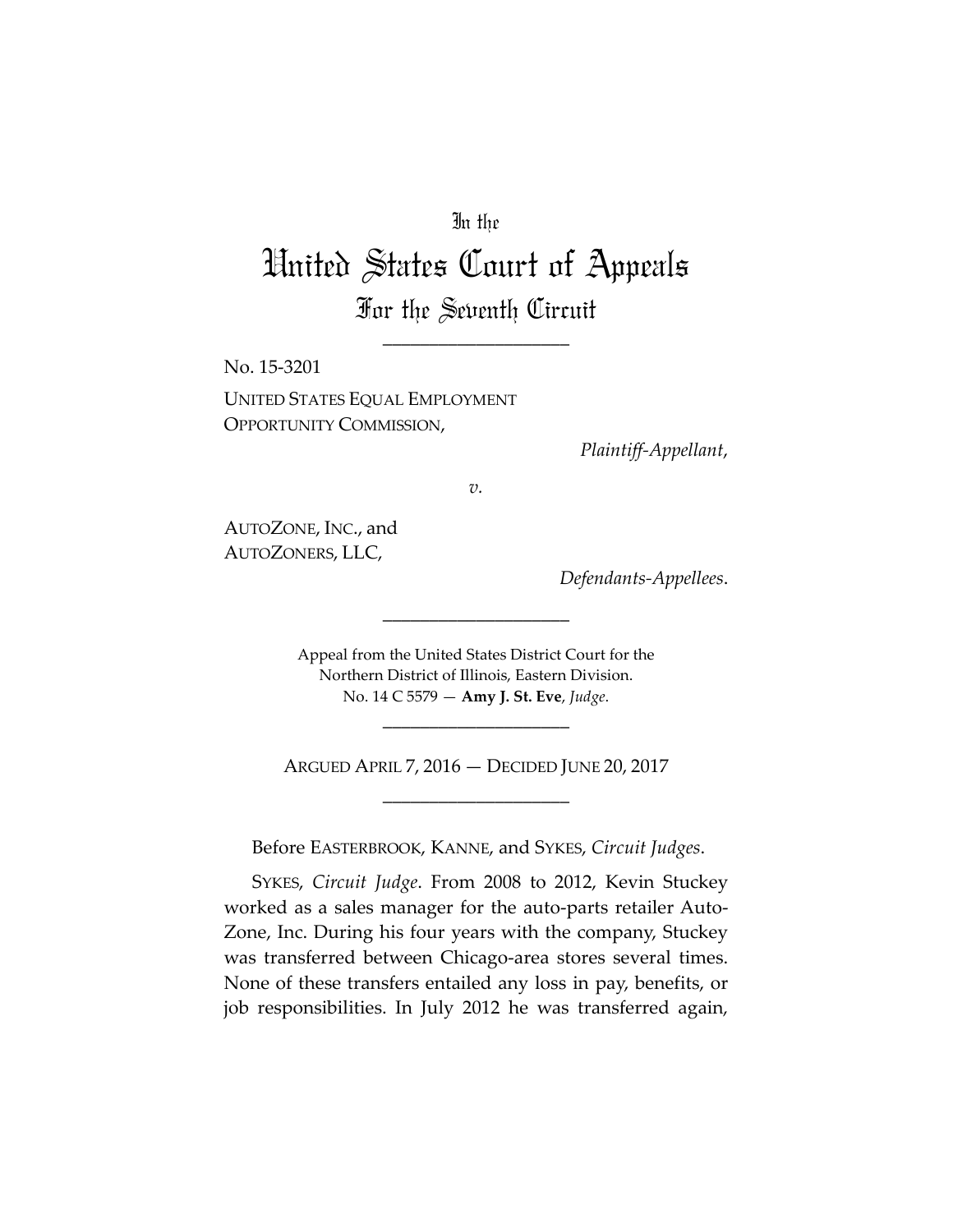this time from a store on Kedzie Avenue that serves a largely Hispanic clientele. This transfer, too, involved no reduction in his pay or responsibilities.

Stuckey never reported for work at his new assignment. Instead he filed a complaint with the Equal Employment Opportunity Commission accusing AutoZone of racial discrimination in violation of Title VII. Stuckey is black; he claimed that AutoZone transferred him out of the Kedzie location in an effort to make it a "predominantly Hispanic" store.

The EEOC filed suit on Stuckey's behalf alleging that the transfer violated 42 U.S.C. 2000e-2(a)(2), an infrequently litigated provision in Title VII that makes it unlawful for an employer "to limit, segregate, or classify his employees … in any way which would deprive or tend to deprive any individual of employment opportunities or otherwise adversely affect his status as an employee, because of such individual's race, color, religion, sex, or national origin." The district judge granted summary judgment for AutoZone, holding that the transfer was not an adverse employment action.

The EEOC contests this conclusion, arguing that the statute doesn't require the claimant to prove that the challenged action adversely affected his employment opportunities or status. That reading cannot be squared with the plain statutory text. We affirm.

## **I. Background**

Stuckey began working for AutoZone as a salesperson in January 2008 and was originally assigned to a store located at the intersection of Ogden Avenue and Pulaski Road in Chicago. He worked there for about eight months, received a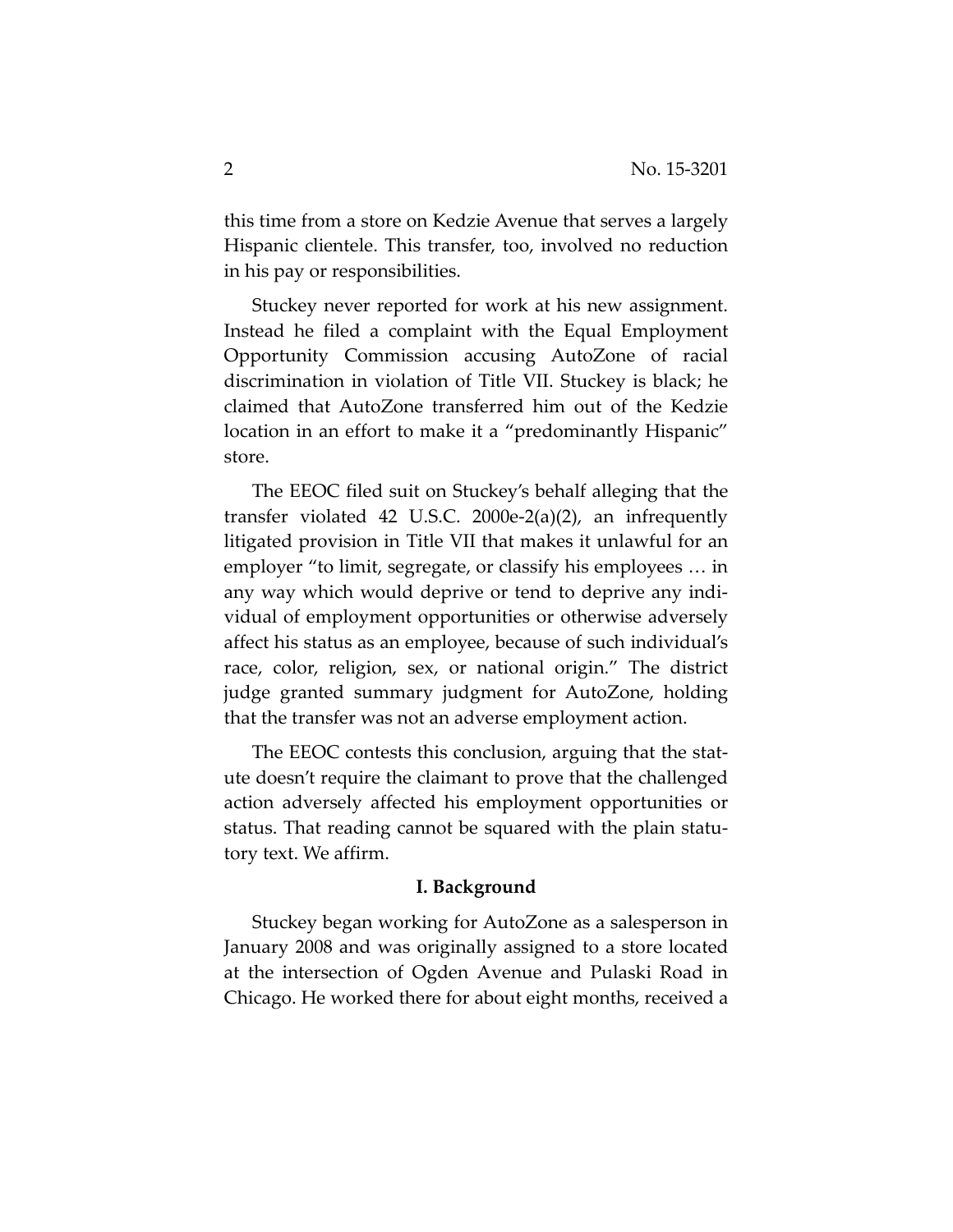raise, and then was transferred to the AutoZone store located at 4416 S. Kedzie Avenue at the same pay, benefits, and job responsibilities. He worked at the Kedzie store for about 18 months, received another raise, and was promoted to sales manager with a more substantial increase in pay and responsibilities. In May or June of 2010, he was transferred to another Chicago store and a few weeks later was transferred again. In May 2011 AutoZone returned Stuckey to the Kedzie store. None of these transfers entailed any reduction in his pay, benefits, or job responsibilities.

The Kedzie store is located in an area largely populated by Hispanics, and the clientele at the store reflects the surrounding neighborhood. Robert Harris was AutoZone's district manager responsible for overseeing the Kedzie store (and about a dozen others). Harris is black; he is the decision-maker behind Stuckey's many transfers, including the one at the center of this case.

When Stuckey returned to the Kedzie store in 2011, his immediate supervisor was Vernon Harrington, the store manager. Harrington is also black. It's undisputed that Stuckey and Harrington did not get along. But the parties disagree about whether Stuckey asked to be transferred out of the Kedzie store because of this discord. Harris and Harrington testified in their depositions that he did. Stuckey admitted only that he and Harrington did not get along well; he did not recall asking for a transfer.

More specifically, Harrington testified that Stuckey was frustrated and wanted to transfer out of the Kedzie store because he couldn't communicate well with the customers. In fact, Harrington said that Stuckey was upset that he was not being transferred from the Kedzie store quickly enough.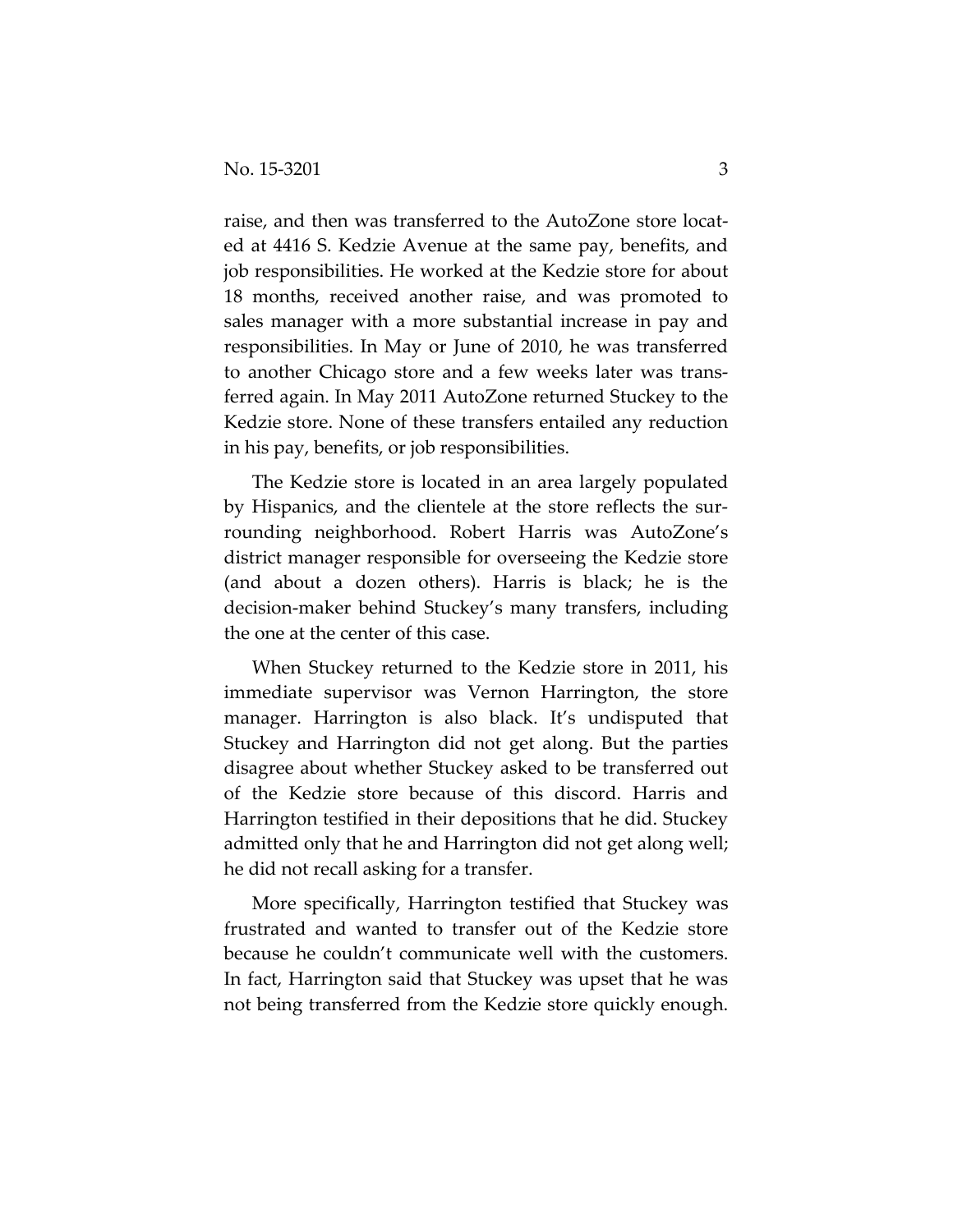To expedite the matter, Harrington contacted Tina Cleveland, a human resources manager at AutoZone, to tell her that Stuckey wanted a transfer.

In the meantime, Harrington contacted Harris to let him know that he'd had to discipline Stuckey a few times and that Stuckey didn't respond well. Apparently this was meant to move the transfer decision along. Harrington was under the impression that one of the reasons Stuckey could not be transferred right away was that attendance problems made him temporarily ineligible. He also understood that Harris didn't have anywhere else to place him just then.

In any event, the transfer decision came in July 2012. Harrington told Stuckey that he was being transferred to a store located at 103rd Street and South Michigan Avenue. Harris explained the reasons for the transfer this way: "[T]he [new] store had a need," and "[Stuckey] was wanting to go … . [He] and his store manager couldn't see eye to eye. And [the new store] was closer to [Stuckey's] home, so I felt he would be the best one for that store … ." Stuckey recalls the event differently. He testified that when he called Harris to ask why he was being transferred, Harris replied that he was trying to "keep [the Kedzie store] predominantly Hispanic" and also that the "sales are down, he was basically trying to get the sales back up to where they're supposed to be at."

Like the earlier transfers, this one entailed no reduction in pay, benefits, or job responsibilities. Moreover, as Stuckey indicated in his EEOC complaint (and admitted in his deposition), he actually "didn't mind" being transferred from the Kedzie store. He also acknowledged that Harris never made any comments about his race or the race of any other Auto-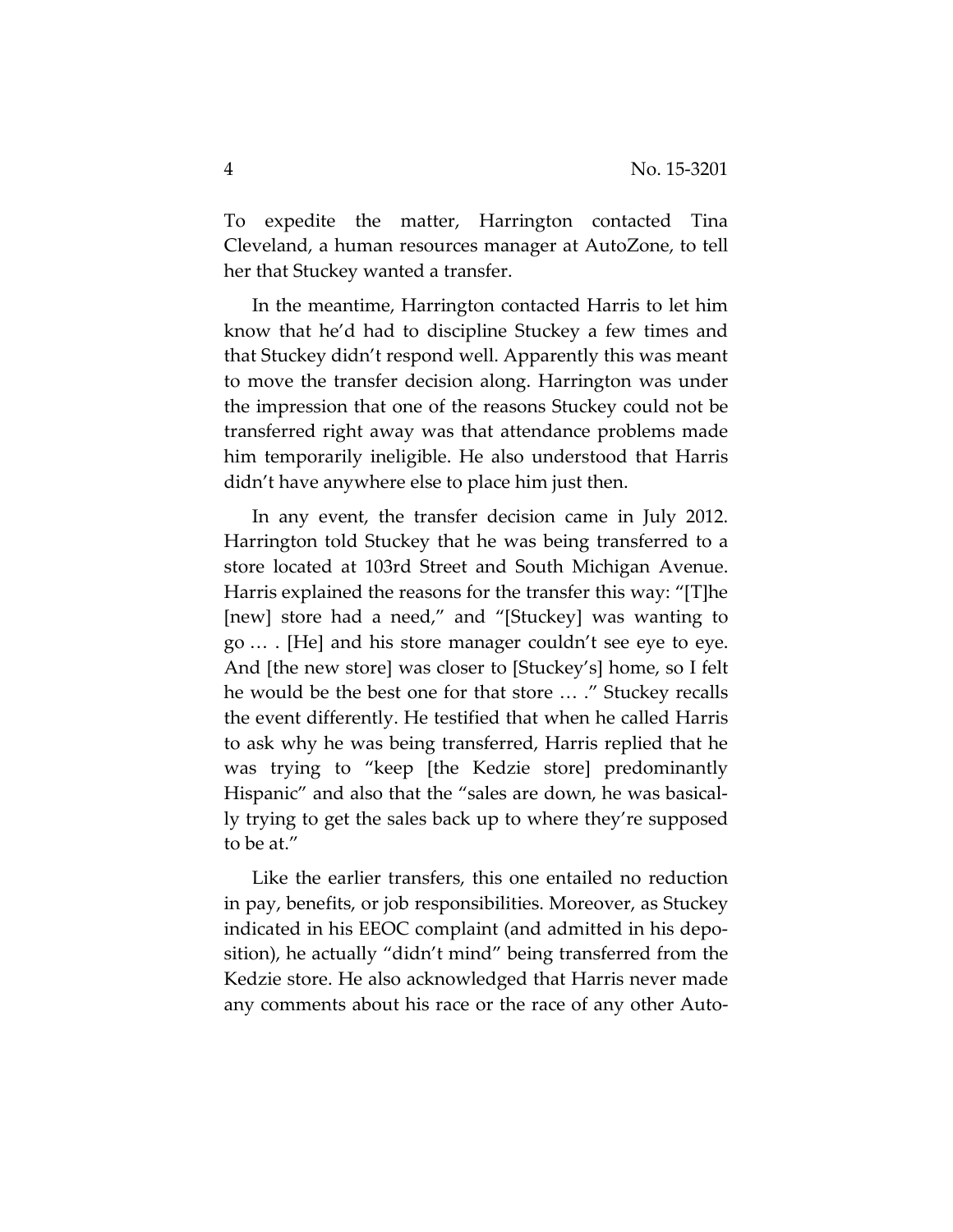Zone employee. Finally, he acknowledged that the new store was closer to the home address listed in his personnel file. (Apparently he no longer lived at that address but had not updated his file.)

Rather than accept the transfer, Stuckey chose to abandon his job; he did not report for work at his new assignment. Instead he filed a charge with the EEOC claiming that AutoZone discriminated against him because of his race in violation of Title VII.

The EEOC filed this suit on his behalf alleging that the transfer violated § 2000e-2(a)(2), which makes it unlawful for an employer to segregate his workforce by race "in any way which would deprive or tend to deprive any individual of employment opportunities or otherwise adversely affect his status as an employee." Following discovery, AutoZone moved for summary judgment, arguing that the record conclusively established that the transfer (1) was not an act of intentional segregation of its workforce by race and (2) did not adversely affect Stuckey's employment status. The district judge accepted the second argument and held that the undisputed evidence showed that Stuckey did not suffer an adverse employment action. The judge entered summary judgment for AutoZone.

For completeness we note a few additional undisputed factual points. During and shortly after these events, several black employees voluntarily transferred out of the Kedzie store specifically because of the language barrier with customers, and some Hispanic employees were promoted or newly hired. On the other hand, after Stuckey quit, Auto-Zone also hired new black employees to work at the Kedzie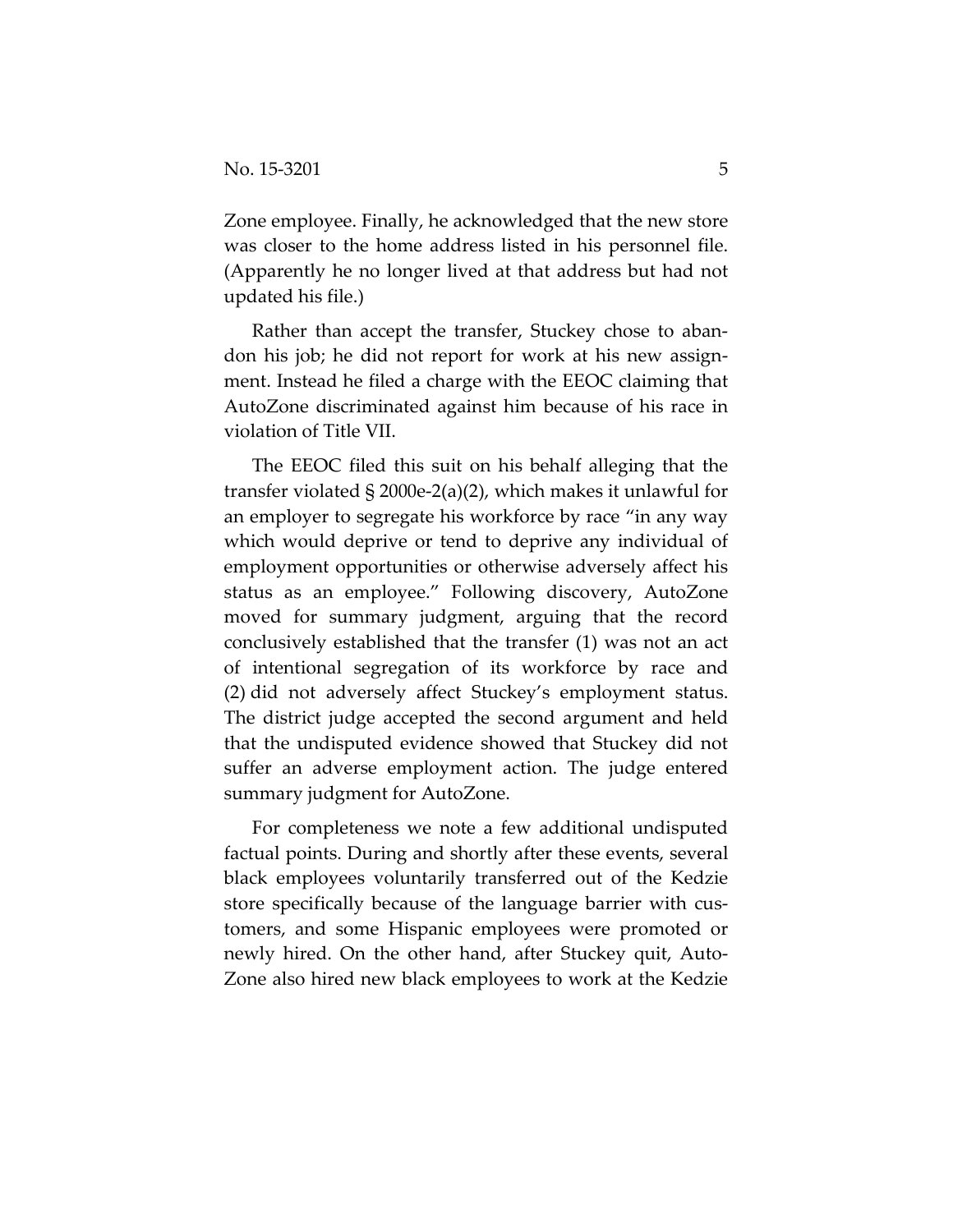store and promoted some who were already employed there.

## **II. Discussion**

Title VII's principal provision targeting discrimination in the workplace states:

(a) Employer practices

It shall be an unlawful employment practice for an employer—

(1) to fail or refuse to hire or to discharge any individual, or otherwise to discriminate against any individual with respect to his compensation, terms, conditions, or privileges of employment, because of such individual's race, color, religion, sex, or national origin; or

(2) to limit, segregate, or classify his employees or applicants for employment in any way which would deprive or tend to deprive any individual of employment opportunities or otherwise adversely affect his status as an employee, because of such individual's race, color, religion, sex, or national origin.

42 U.S.C. § 2000e-2(a).

Most Title VII litigation involves the first subsection. This case involves the second. Though not often litigated, the terms of subsection (a)(2) are straightforward enough: Employers may not "limit, segregate, or classify" their employees by race (or another listed characteristic) "in any way which would deprive or tend to deprive any individual of employment opportunities or otherwise adversely affect"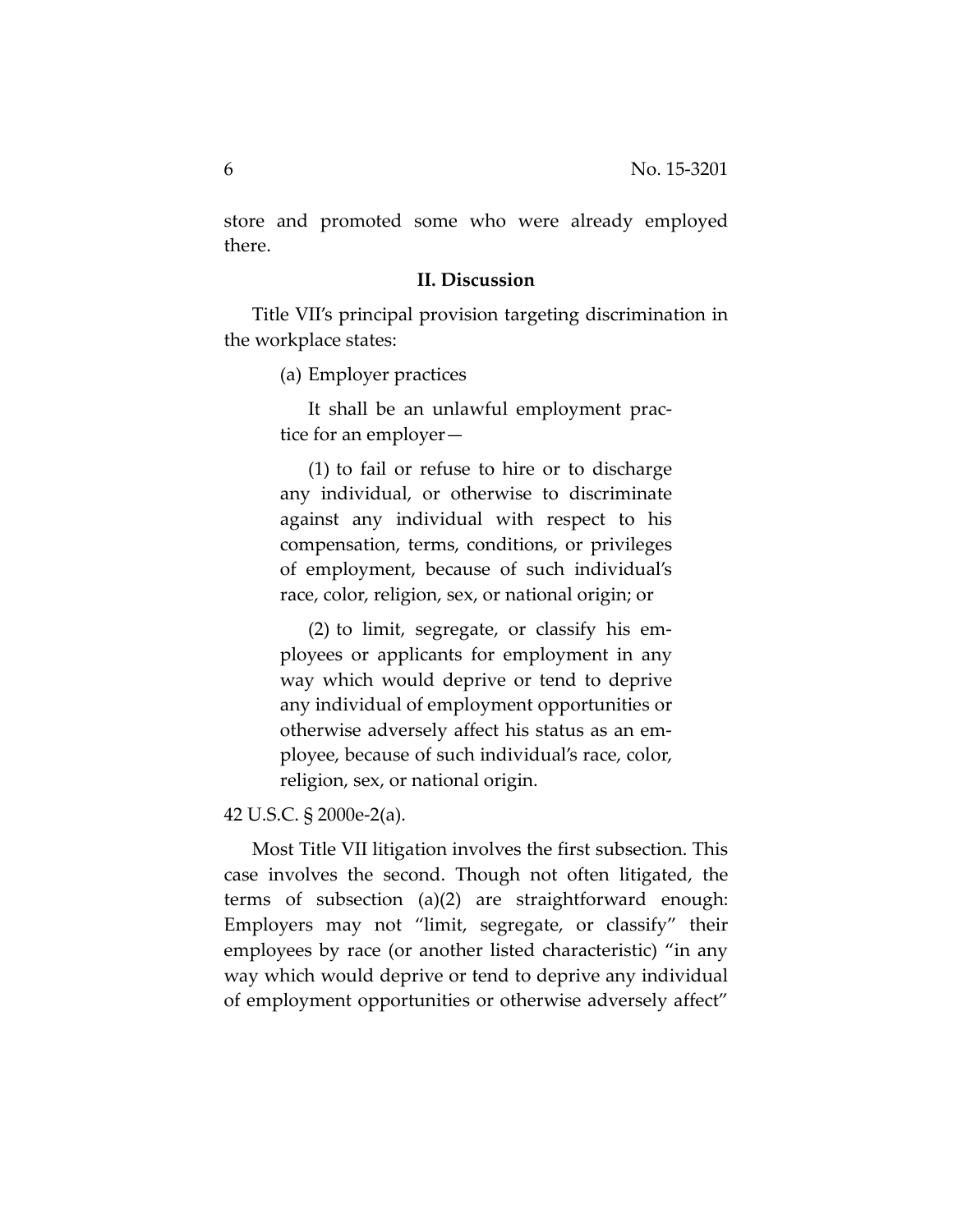his employment. The EEOC alleges that AutoZone violated this provision by transferring Stuckey for the purpose of creating a predominantly Hispanic workforce at its Kedzie store.

We assume for the sake of argument that the evidentiary record, viewed in Stuckey's favor, reveals a material factual dispute about whether AutoZone intentionally segregated Stuckey because of his race, as the EEOC maintains. We note, however, that the factual support for a finding of intentional segregation is limited to Stuckey's assertion that Harris told him that the reason for the transfer was to create a "predominantly Hispanic" store at the Kedzie location. Harris denied saying this, and no other evidence corroborates this rationale for the transfer. Giving Stuckey's version the benefit of the doubt, as we're required to do, we move directly to the question that was ultimately decisive in the district court: Did the EEOC present sufficient evidence from which a reasonable jury could conclude that the transfer adversely affected Stuckey's employment?

The answer is "no." The evidence is undisputed that the July 2012 transfer was purely lateral, like the others before it, and entailed no reduction in pay, benefits, or job responsibilities. Nor did it otherwise alter his conditions of employment in a detrimental way.

The EEOC responds to this factual difficulty with a novel legal argument. The agency argues that a subsection (a)(2) claimant, unlike a subsection (a)(1) claimant, is not required to prove that the challenged action adversely affected his employment opportunities or had a tendency to do so. As the EEOC reads the statute, *any* action to limit, segregate, or classify employees because of race *automatically* violates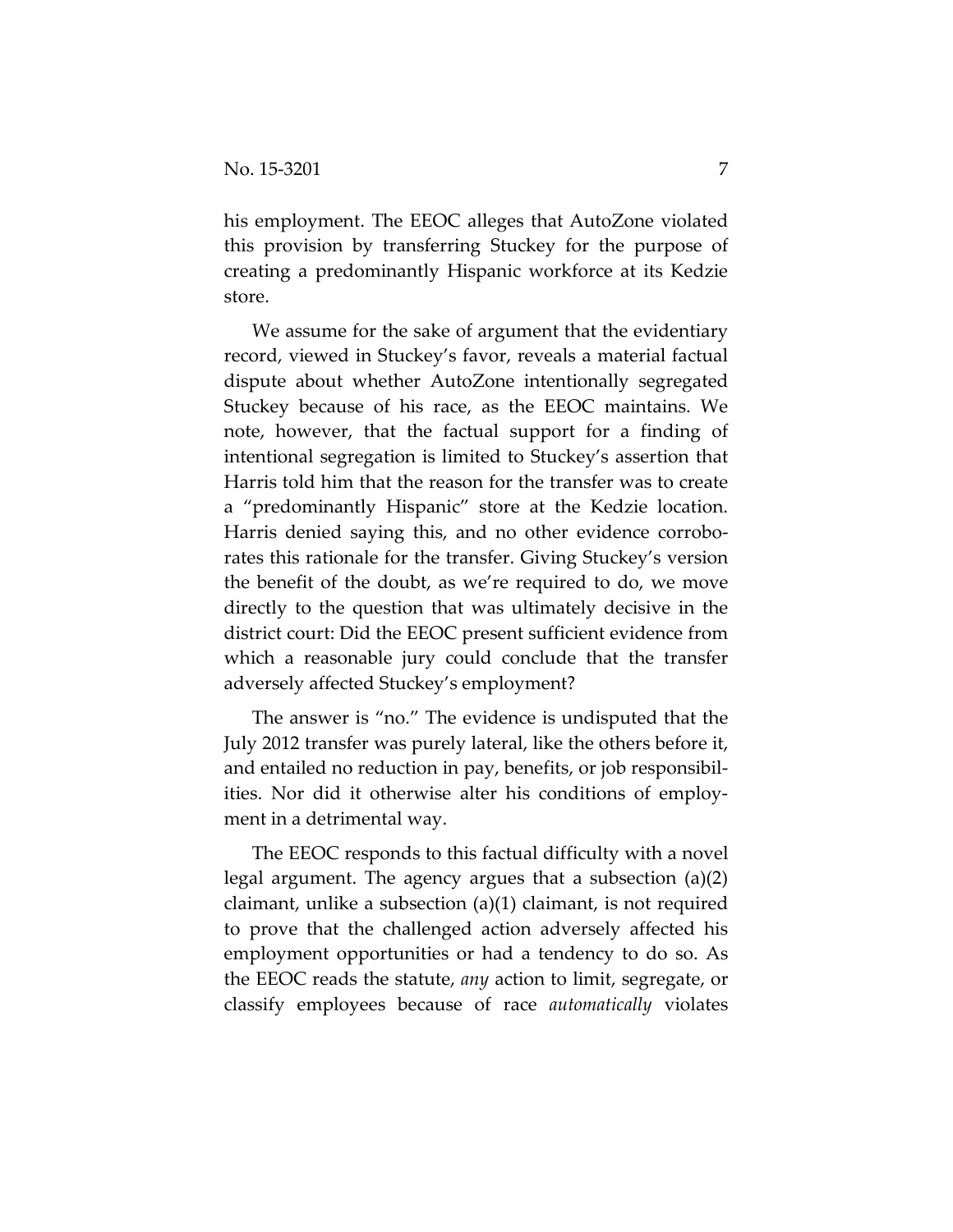§ 2000e-2(a)(2). On this understanding, it's not necessary for the plaintiff to produce *evidence* that the challenged action deprived or tended to deprive him of employment opportunities or otherwise adversely affected his employment status. Those effects, according to the EEOC, are inherent in the act and need not be proved.

This argument eliminates much of the statutory text. Or more precisely, it leaves much of the statutory text with no meaningful work to do. If it's not necessary to show that the challenged employment action "deprive[d] or tend[ed] to deprive" the employee of employment opportunities "or otherwise adversely affect[ed] his status as an employee," what is the point of this statutory language? We read § 2000e-2(a)(2) to require case-specific proof that the challenged employment action had these effects.

The EEOC relies on two of our cases—*Chaney v. Plainfield Center*, 612 F.3d 908 (7th Cir. 2010), and *Kyles v. J.K. Guardian Security Services, Inc.*, 222 F.3d 289 (7th Cir. 2000)—but neither supports the agency's interpretation of subsection (a)(2). *Chaney* did not involve subsection (a)(2) at all. That case centered on Title VII's exception for bona fide occupational qualifications. *Chaney* was a challenge to a nursing home's practice of honoring the racial preferences of its residents when assigning nursing assistants to care for them. A black nursing assistant sued, alleging that this practice, along with frequent racially tinged comments and epithets by her white coworkers, subjected her to a hostile work environment in violation of § 2000e-2(a)(1). 612 F.3d at 910–12. We rejected the nursing home's position that the race-matching policy was a bona fide occupational qualification and allowed the hostile-environment claim to proceed.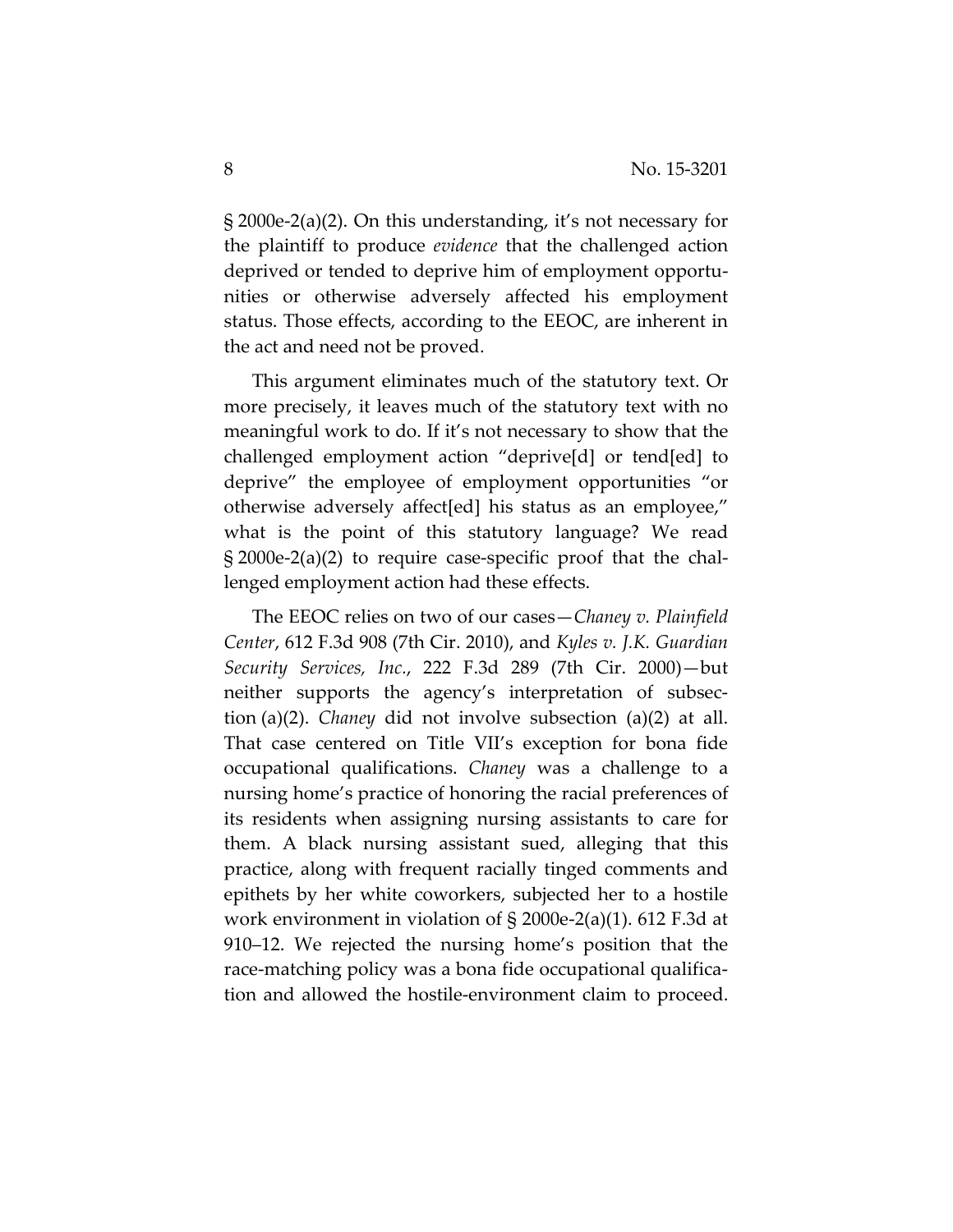*Id.* at 912–15. None of this has any bearing on the proper interpretation of § 2000e-2(a)(2).

The EEOC's reliance on *Kyles* is likewise misplaced. The question in *Kyles* was whether job testers had standing to sue for violation of  $\S$  2000e-2(a)(2). There, suit was brought by two black job testers who worked for Chicago's Legal Assistance Foundation on a project to expose employment discrimination by pairing with white job testers and posing as job applicants at private employers in the area. 222 F.3d at 292–94. The two black testers were turned down for a job as a receptionist in favor of the white tester. *Id.* They sued the employer under § 2000e-2(a)(2), but the district court dismissed the suit for lack of standing. The judge held that because they were only *hypothetical* job applicants, they suffered no injury that could support Article III standing.

We reversed, noting that "[w]hen a job applicant is not considered for a job simply because she is African-American, she has been limited, segregated, or classified in a way that would tend to deprive not only her, but any other individual who happens to be a person of color, of employment opportunities." *Id.* at 298. "The fact that [the plaintiff job testers] had no interest in actually working for the company certainly speaks to the nature and extent of their injuries as well as the appropriate relief." *Id.* at 300. "But it does not rule out the prospect that they *were* injured. We have long recognized that humiliation, embarrassment, and like injuries—the very type of injuries that [the plaintiffs] allege they suffered constitute cognizable and compensable harms stemming from discrimination." *Id.*

Our analysis of the standing question raised in *Kyles* does not support the EEOC's interpretation of subsection (a)(2).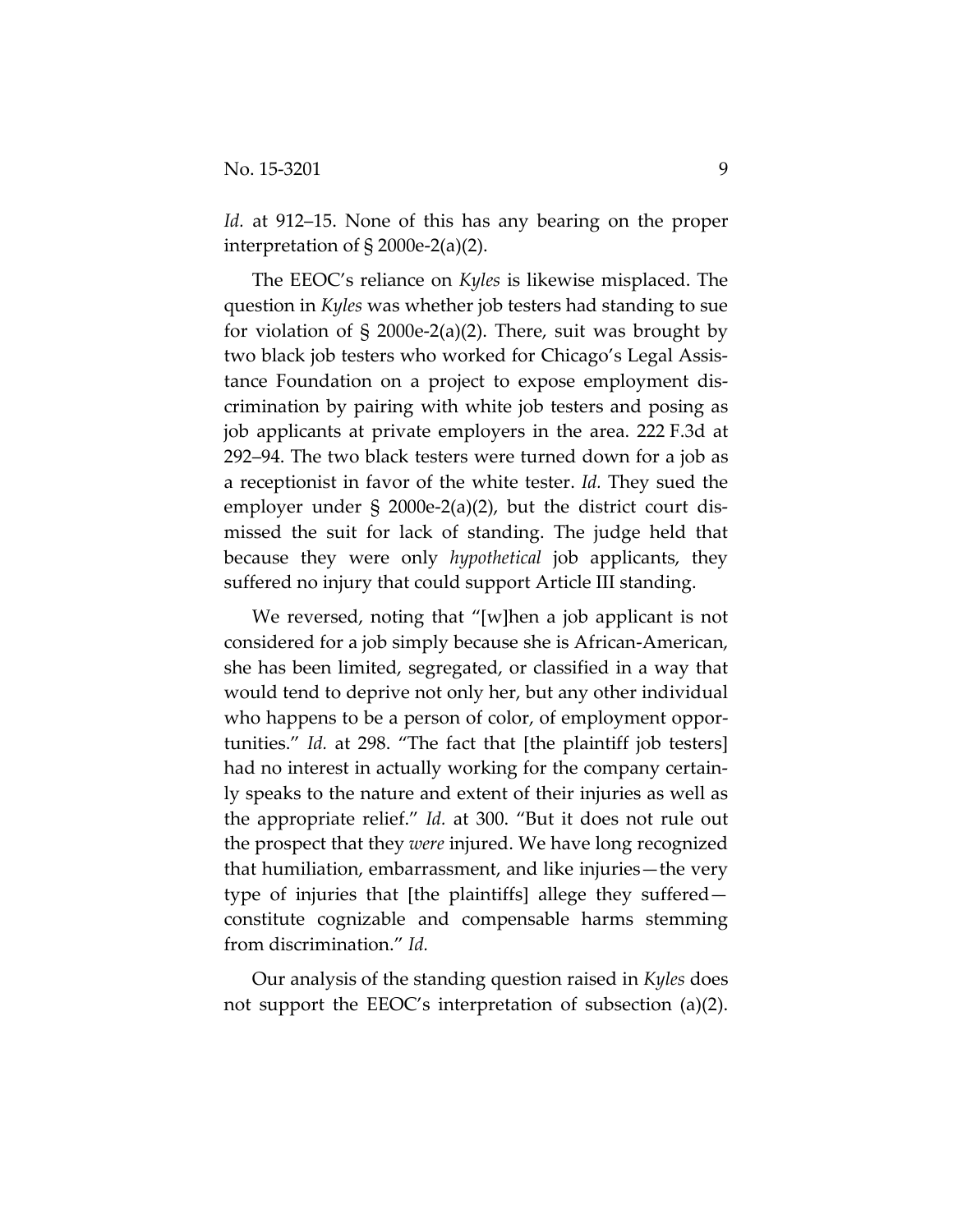We held only that the job testers alleged an injury sufficient to support Article III standing to sue. Nothing in that holding relieves a claimant in a  $\S 2000e-2(a)(2)$  suit of the obligation to prove that the challenged job action deprived him of employment opportunities or otherwise adversely affected his employment status.

We note in closing that § 2000e-2(a)(2) makes it unlawful to segregate employees by race even if that action has only a *tendency* to deprive a person of employment opportunities. In that sense subsection (a)(2) *does* cast a wider net than subsection (a)(1), which speaks more concretely in terms of actions that "discriminate against any individual." *See Minor v. Centocor, Inc.*, 457 F.3d 632, 634 (7th Cir. 2006) (explaining that the requirement of an "adverse employment action" in a claim for violation of  $\S 2000e-2(a)(1)$  is a proxy for "discrimination"). So we reject AutoZone's argument, accepted by the district judge, that the lack of an "adverse employment action" defeats a suit under § 2000e-2(a)(2). But the broader scope of subsection (a)(2) doesn't help the EEOC's case. No evidence suggests that the July 2012 transfer even *tended* to deprive Stuckey of any job opportunity.

It's well established that a purely lateral job transfer does not normally give rise to Title VII liability under subsection (a)(1) because it does not constitute a materially adverse employment action. *See Herrnreiter v. Chicago Hous. Auth.*, 315 F.3d 742, 744 (7th Cir. 2002) ("[A] purely lateral transfer, that is, a transfer that does not involve a demotion in form or substance … [,] cannot rise to the level of a materially adverse employment action. A transfer involving no reduction in pay and no more than a minor change in working conditions will not do, either.") (quotation marks omitted); *Lucero*